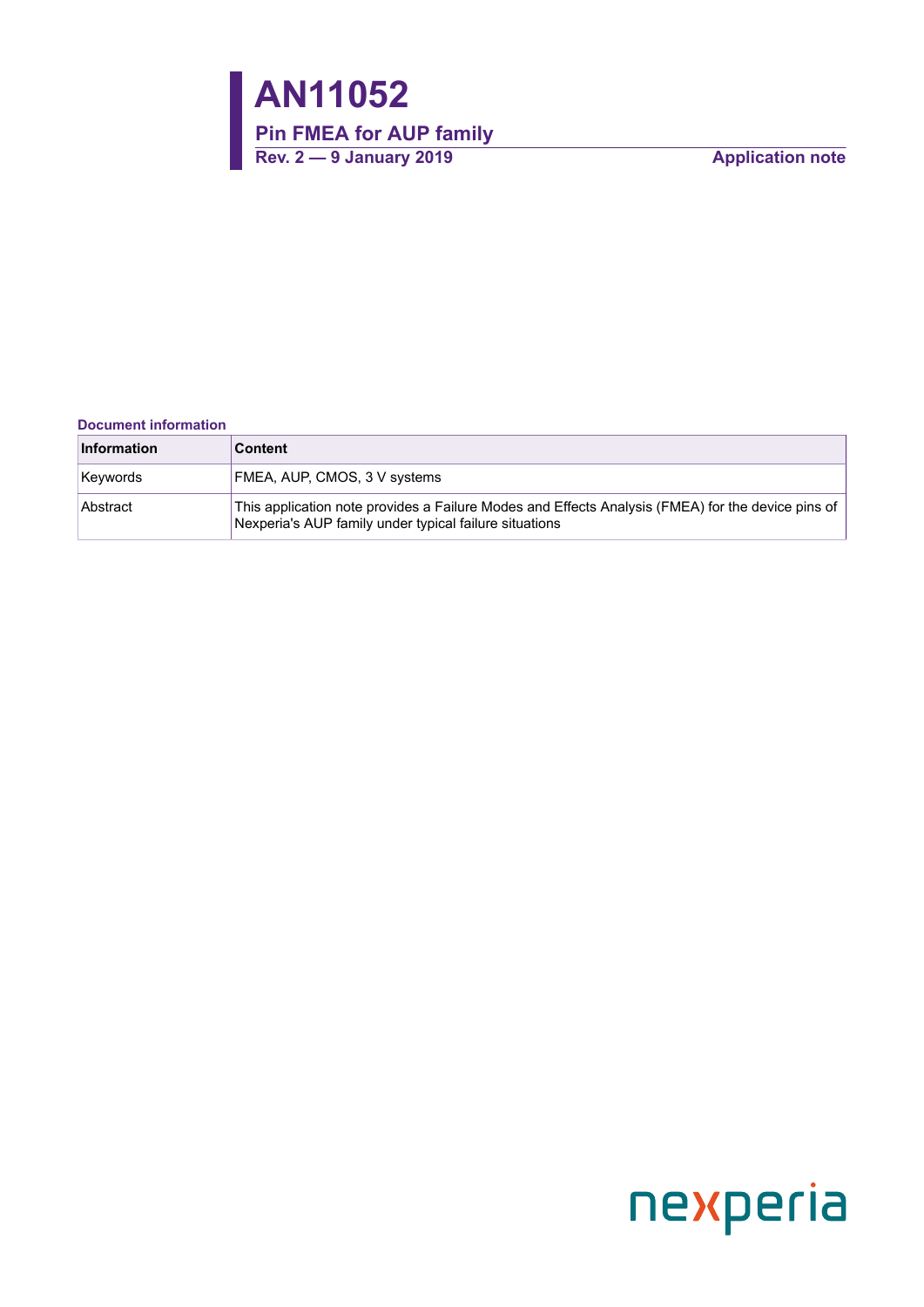## <span id="page-1-1"></span>**1. Introduction**

The Nexperia ultra-low-power (AUP) CMOS logic 74AUP1G/2G3Gxxx family is designed for high-performance, low-power applications. These low-voltage, Si-gate CMOS devices offer the industry's lowest dynamic power consumption in a logic device.

## <span id="page-1-2"></span>**2. AUP family overview**

The Nexperia 74AUP1G/2G/3Gxxx family of Si-gate CMOS devices uses advanced process technology and next-generation packaging technology to create extremely small devices that consume very little power. The devices are available in single- (1Gxx), dual- (2Gxx) and triple-gate (3Gxx) formats

AUP devices offer the industry's lowest power dissipation capacitance  $(C_{PD})$ , yet maintain low propagation delays (t<sub>PD</sub>) and superior ESD protection. Typical C<sub>PD</sub> at 1.8 V and 3.3 V is only 4.3 pF, while the t<sub>PD</sub> at a  $V_{CC}$  of 2.5 V is only 2.5 ns.

Operating over a very wide supply range of 0.8 V to 3.6 V, AUP devices are ideally suited for use in mixed-voltage applications. Schmitt-trigger action at all inputs improves noise immunity by making the circuit tolerant to slower input rise and fall times across the entire range of supply voltage.

The devices extend battery life by ensuring very low power consumption that is 30 % lower than competing logic functions. To save even more battery power, the devices are fully specified for partial power-down applications that use the  $I_{\text{OFF}}$  feature. The  $I_{\text{OFF}}$  circuitry disables the output, preventing damage caused by backflow current passing through the device when it is powered down.

AUP devices are available in PicoGate and MicroPak packages, which are roughly ten times smaller than a conventional SO14 package. PicoGate and MicroPak products reduce timeto-market by making it easy to implement last-minute changes. They also improve the costeffectiveness of crowded layouts by simplifying routing and eliminating dependencies in intricate line-layout patterns.

The AUP family operates over an extended temperature range (−40 °C to +125 °C) that is suitable for a wide range of applications, including portable, consumer, automotive, and military. Multi-pin (5-, 6- and 8-pin) packages make it easy to select the right combination of features.

## <span id="page-1-3"></span>**3. Pin FMEA**

This application note provides a Failure Modes and Effects Analysis (FMEA) for the device pins of Nexperia's AUP family under typical failure situations such as a short-circuit to  $V_{CC}$  or GND or to a neighboring pin, or if a pin is left open.

Some AUP family devices have special functions, such as translators and level-shifters, that can have different behaviors.

A failure is classified according to its effect on the AUP device and the functionality of the application; see [Table](#page-1-0) 1.

<span id="page-1-0"></span>

|  |  | Table 1. Classification of failure effects |  |  |  |  |  |  |  |
|--|--|--------------------------------------------|--|--|--|--|--|--|--|
|  |  |                                            |  |  |  |  |  |  |  |

| <b>Class</b> | <b>Failure effect</b>                  |
|--------------|----------------------------------------|
| А            | damage to device                       |
|              | affects application functionality      |
| В            | no damage to device                    |
|              | may affect application functionality   |
| ⌒            | no damage to device                    |
|              | no affect to application functionality |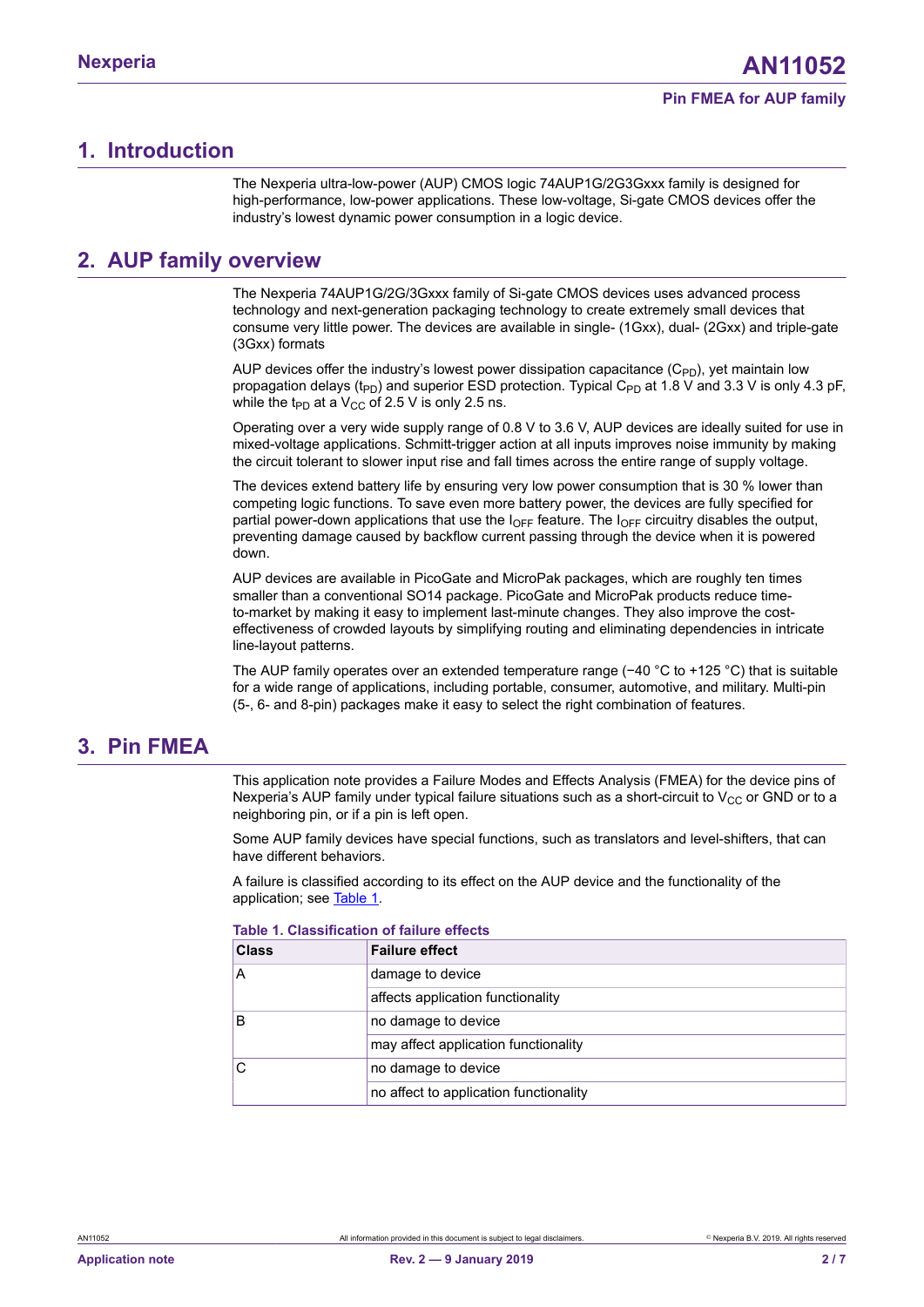### **Pin FMEA for AUP family**

| Pin        | <b>Class</b> | <b>Remarks</b>                                                                                     |
|------------|--------------|----------------------------------------------------------------------------------------------------|
| Input      | В            | normal operating condition, no damage, no leakage, may affect<br>functionality                     |
| Output     | С            | if output defined HIGH, no damage, no leakage, no output level<br>change                           |
| Output     | А            | if output defined LOW, short-circuits and high currents can damage<br>device, output level changes |
| <b>GND</b> | В            | short-circuits and high currents can damage device, will affect<br>functionality                   |

### <span id="page-2-1"></span>**Table 2. FMEA matrix for pin short-circuit to**  $V_{CC}$

### <span id="page-2-0"></span>**Table 3. FMEA matrix for pin short-circuit to GND**

| Pin    | <b>Class</b> | <b>Remarks</b>                                                                                      |
|--------|--------------|-----------------------------------------------------------------------------------------------------|
| Input  | в            | normal operating condition, no damage, no leakage, may affect<br>functionality                      |
| Output | С            | if output defined LOW, no damage, no leakage, no output level change                                |
| Output | А            | if output defined HIGH, short-circuits and high currents can damage<br>device, output level changes |
| Vcc    | в            | no damage to device, will affect functionality                                                      |

#### <span id="page-2-2"></span>**Table 4. FMEA matrix for pin left open**

| Pin          | Class | <b>Remarks</b>                                                                                                   |
|--------------|-------|------------------------------------------------------------------------------------------------------------------|
| Input        | В     | undefined operating condition, no damage, increases leakage (except<br>bus hold types), may affect functionality |
| Output       | U     | normal operating condition, no damage, no leakage                                                                |
| <b>GND</b>   | В     | undefined operating condition, no damage, increases leakage, will<br>affect functionality                        |
| $V_{\rm CC}$ | B     | undefined operating condition, no damage, increases leakage (only for<br>I/O types), will affect functionality   |

#### <span id="page-2-3"></span>**Table 5. FMEA matrix for pin short-circuits between neighbor pins**

| Pin                | Class                    | <b>Remarks</b>                                                                                                                |
|--------------------|--------------------------|-------------------------------------------------------------------------------------------------------------------------------|
| Input to input     | С                        | if inputs have same voltage levels: no damage, no leakage                                                                     |
|                    | B                        | if inputs have different voltage levels: leakage increases, will<br>affect functionality                                      |
| Input to output    | A                        | if input and output have different voltage levels, can cause<br>high current and can damage device, will affect functionality |
|                    | С                        | if input and output have same voltage levels, no damage, no<br>leakage                                                        |
| Input to GND       | $\overline{\phantom{a}}$ | see Table 3                                                                                                                   |
| Input to $V_{CC}$  |                          | see Table 2                                                                                                                   |
| Output to output   | С                        | if outputs have same voltage levels, no damage, no leakage                                                                    |
|                    | A                        | if outputs have different voltage levels, can cause high<br>current and can damage device, will affect functionality          |
| Output to input    | $\overline{\phantom{0}}$ | same effect as 'input to output' condition                                                                                    |
| Output to GND      | $\blacksquare$           | see Table 3                                                                                                                   |
| Output to $V_{CC}$ |                          | see Table 2                                                                                                                   |
| GND to $V_{CC}$    |                          | not applicable, these pins are not neighbors                                                                                  |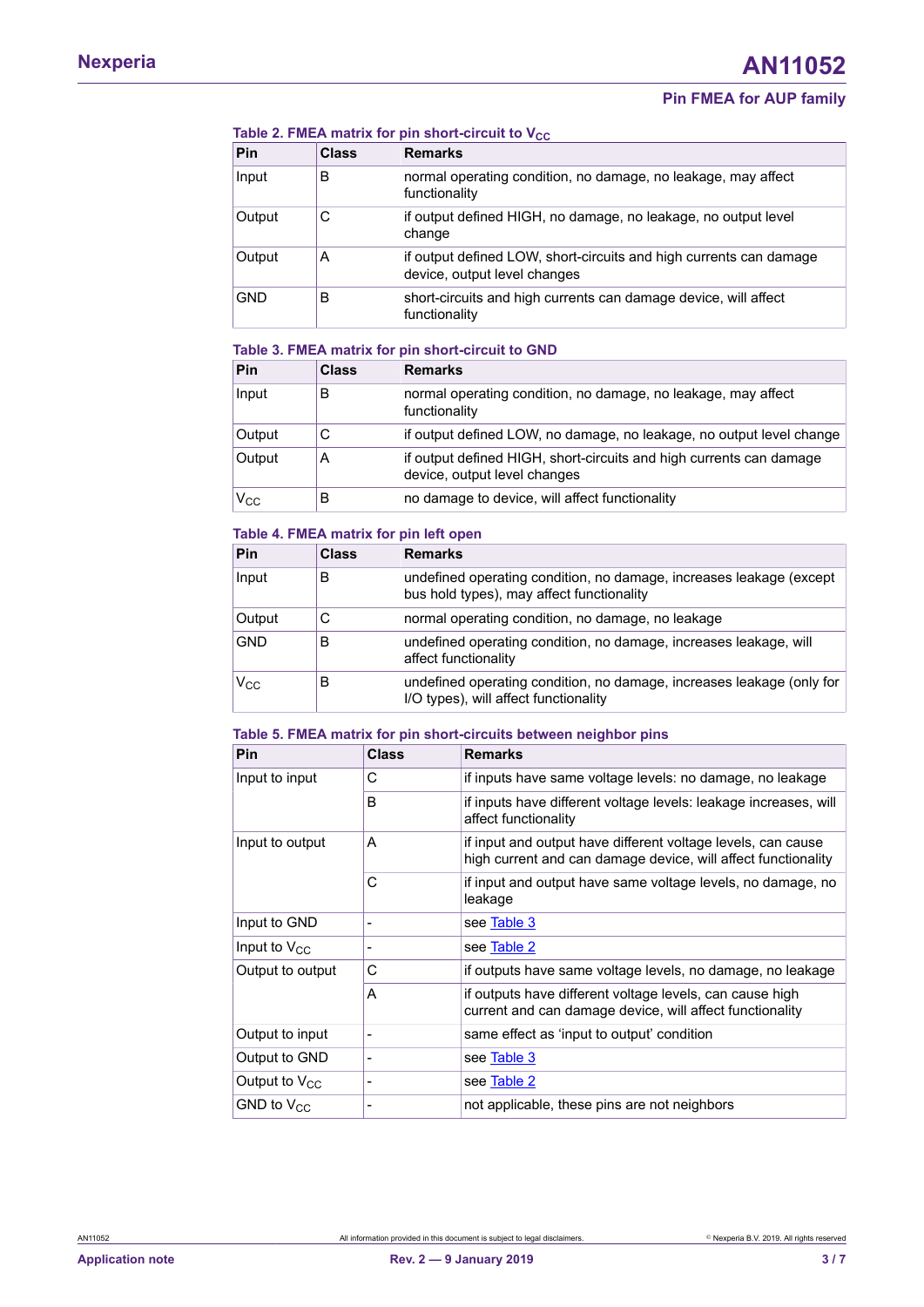# <span id="page-3-2"></span>**4. Abbreviations**

<span id="page-3-0"></span>

| <b>Table 6. Abbreviations</b> |                                           |  |  |  |
|-------------------------------|-------------------------------------------|--|--|--|
| Acronym                       | <b>Description</b>                        |  |  |  |
| <b>AUP</b>                    | Advanced Ultra-low Power                  |  |  |  |
| <b>CMOS</b>                   | Complementary Metal-Oxide Semiconductor   |  |  |  |
| <b>EDP</b>                    | Electronic Data Processing                |  |  |  |
| <b>ESD</b>                    | ElectroStatic Discharge                   |  |  |  |
| <b>FMFA</b>                   | <b>Failure Modes and Effects Analysis</b> |  |  |  |
| <b>LVC</b>                    | Low-Voltage CMOS                          |  |  |  |
| TTL                           | Transistor-Transistor Logic               |  |  |  |

# <span id="page-3-3"></span>**5. Revision history**

<span id="page-3-1"></span>

| <b>Table 7. Revision history</b> |             |                                                            |  |  |  |
|----------------------------------|-------------|------------------------------------------------------------|--|--|--|
| <b>Rev</b>                       | <b>Date</b> | <b>Description</b>                                         |  |  |  |
| v.2                              | 20190109    | AN11052, updated to latest Nexperia documentation standard |  |  |  |
| v.1                              | 20110506    | AN11052 initial version                                    |  |  |  |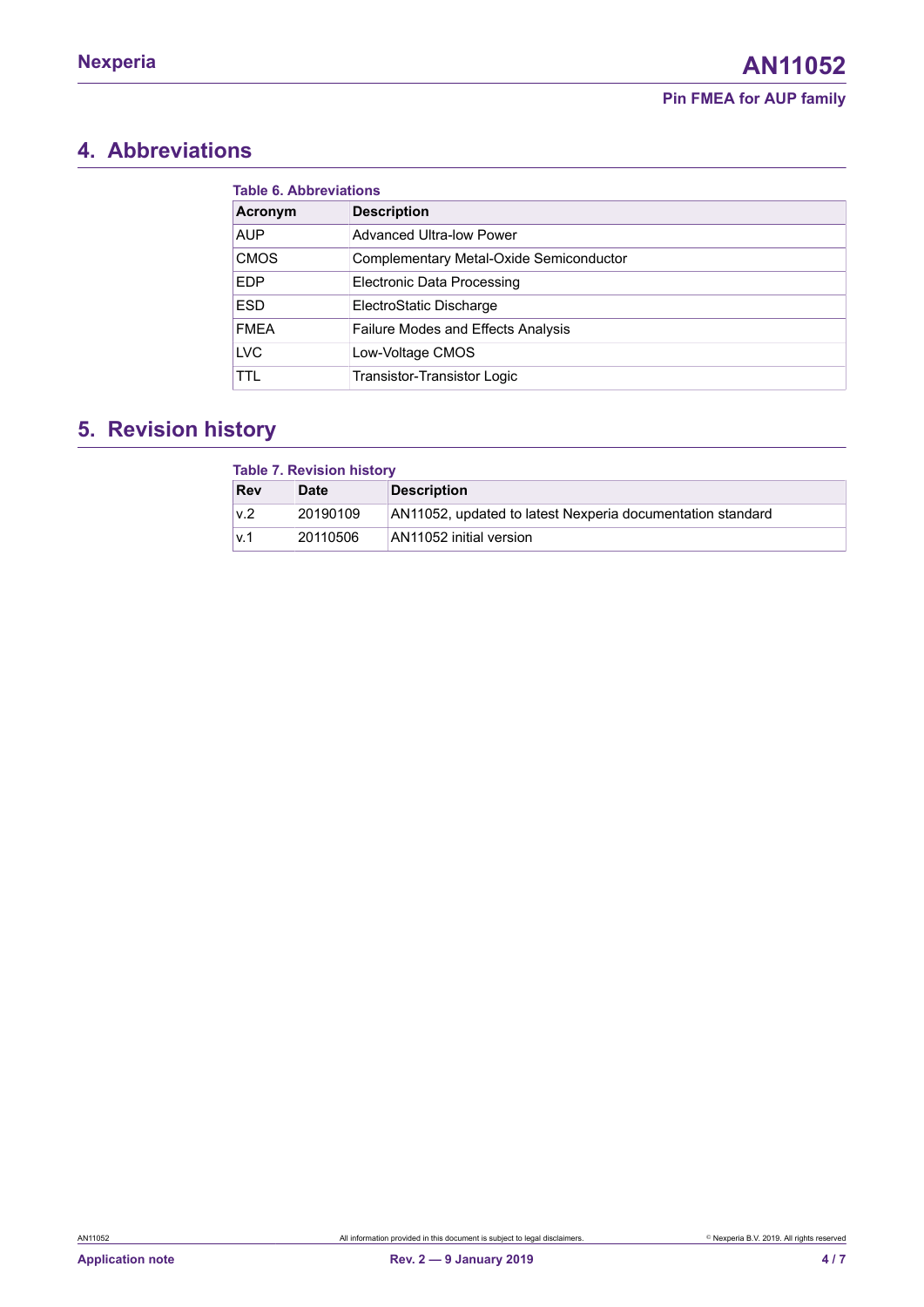## <span id="page-4-0"></span>**6. Legal information**

#### **Definitions**

**Draft** — The document is a draft version only. The content is still under internal review and subject to formal approval, which may result in modifications or additions. Nexperia does not give any representations or warranties as to the accuracy or completeness of information included herein and shall have no liability for the consequences of use of such information.

#### **Disclaimers**

**Limited warranty and liability** — Information in this document is believed to be accurate and reliable. However, Nexperia does not give any representations or warranties, expressed or implied, as to the accuracy or completeness of such information and shall have no liability for the consequences of use of such information. Nexperia takes no responsibility for the content in this document if provided by an information source outside of Nexperia.

In no event shall Nexperia be liable for any indirect, incidental, punitive, special or consequential damages (including - without limitation - lost profits, lost savings, business interruption, costs related to the removal or replacement of any products or rework charges) whether or not such damages are based on tort (including negligence), warranty, breach of contract or any other legal theory.

Notwithstanding any damages that customer might incur for any reason whatsoever, Nexperia's aggregate and cumulative liability towards customer for the products described herein shall be limited in accordance with the Terms and conditions of commercial sale of Nexperia.

**Right to make changes** — Nexperia reserves the right to make changes to information published in this document, including without limitation specifications and product descriptions, at any time and without notice. This document supersedes and replaces all information supplied prior to the publication hereof.

**Suitability for use** — Nexperia products are not designed, authorized or warranted to be suitable for use in life support, life-critical or safety-critical systems or equipment, nor in applications where failure or malfunction of an Nexperia product can reasonably be expected to result in personal injury, death or severe property or environmental damage. Nexperia and its suppliers accept no liability for inclusion and/or use of Nexperia products in such equipment or applications and therefore such inclusion and/or use is at the customer's own risk.

**Applications** — Applications that are described herein for any of these products are for illustrative purposes only. Nexperia makes no representation or warranty that such applications will be suitable for the specified use without further testing or modification.

Customers are responsible for the design and operation of their applications and products using Nexperia products, and Nexperia accepts no liability for any assistance with applications or customer product design. It is customer's sole responsibility to determine whether the Nexperia product is suitable and fit for the customer's applications and products planned, as well as for the planned application and use of customer's third party customer(s). Customers should provide appropriate design and operating safeguards to minimize the risks associated with their applications and products.

Nexperia does not accept any liability related to any default, damage, costs or problem which is based on any weakness or default in the customer's applications or products, or the application or use by customer's third party customer(s). Customer is responsible for doing all necessary testing for the customer's applications and products using Nexperia products in order to avoid a default of the applications and the products or of the application or use by customer's third party customer(s). Nexperia does not accept any liability in this respect.

**Export control** — This document as well as the item(s) described herein may be subject to export control regulations. Export might require a prior authorization from competent authorities.

**Translations** — A non-English (translated) version of a document is for reference only. The English version shall prevail in case of any discrepancy between the translated and English versions.

#### **Trademarks**

Notice: All referenced brands, product names, service names and trademarks are the property of their respective owners.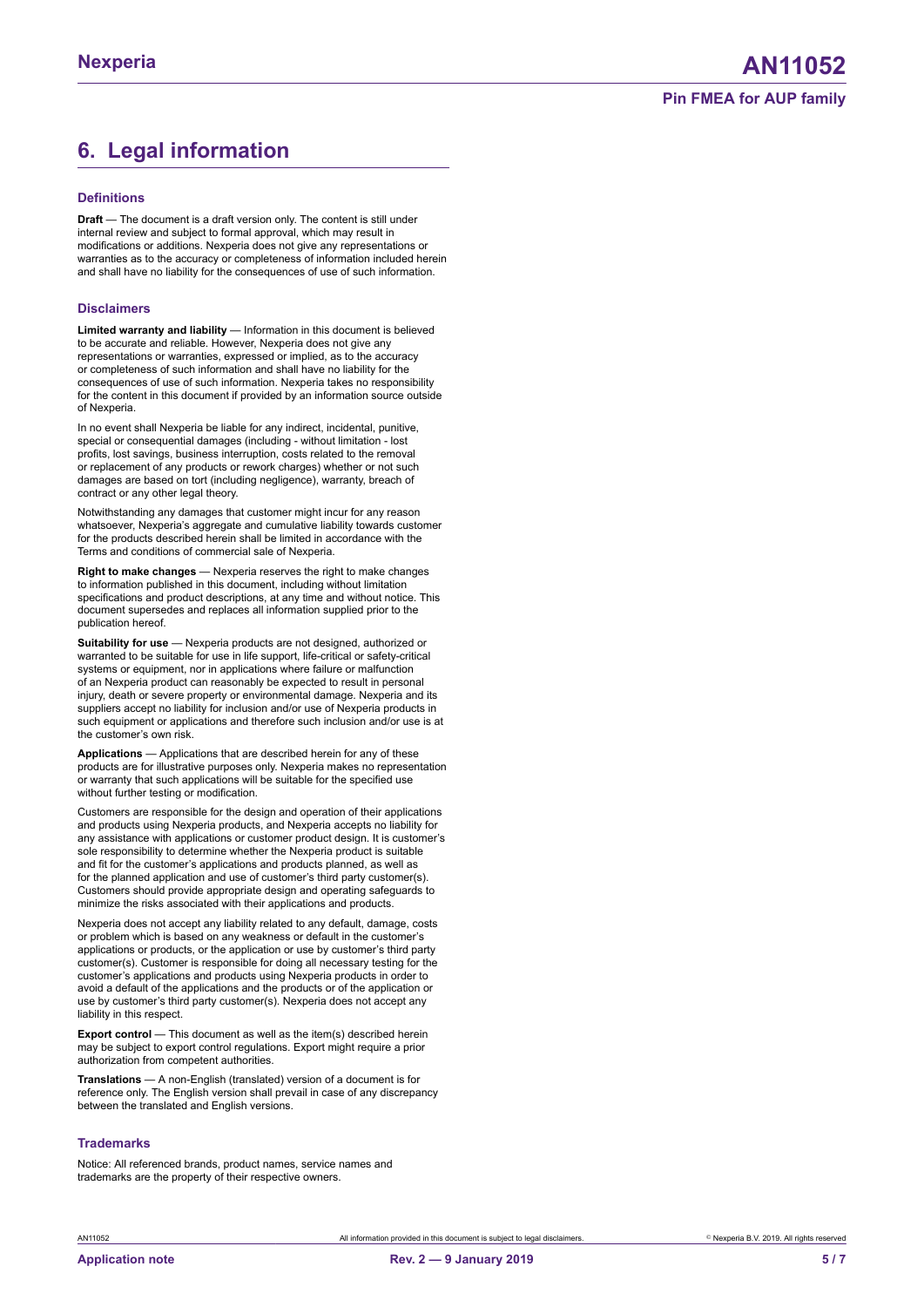## **List of Tables**

| Table 2. FMEA matrix for pin short-circuit to VCC 3 |  |
|-----------------------------------------------------|--|
| Table 3. FMEA matrix for pin short-circuit to GND3  |  |
|                                                     |  |
| Table 5. FMEA matrix for pin short-circuits between |  |
|                                                     |  |
|                                                     |  |
|                                                     |  |